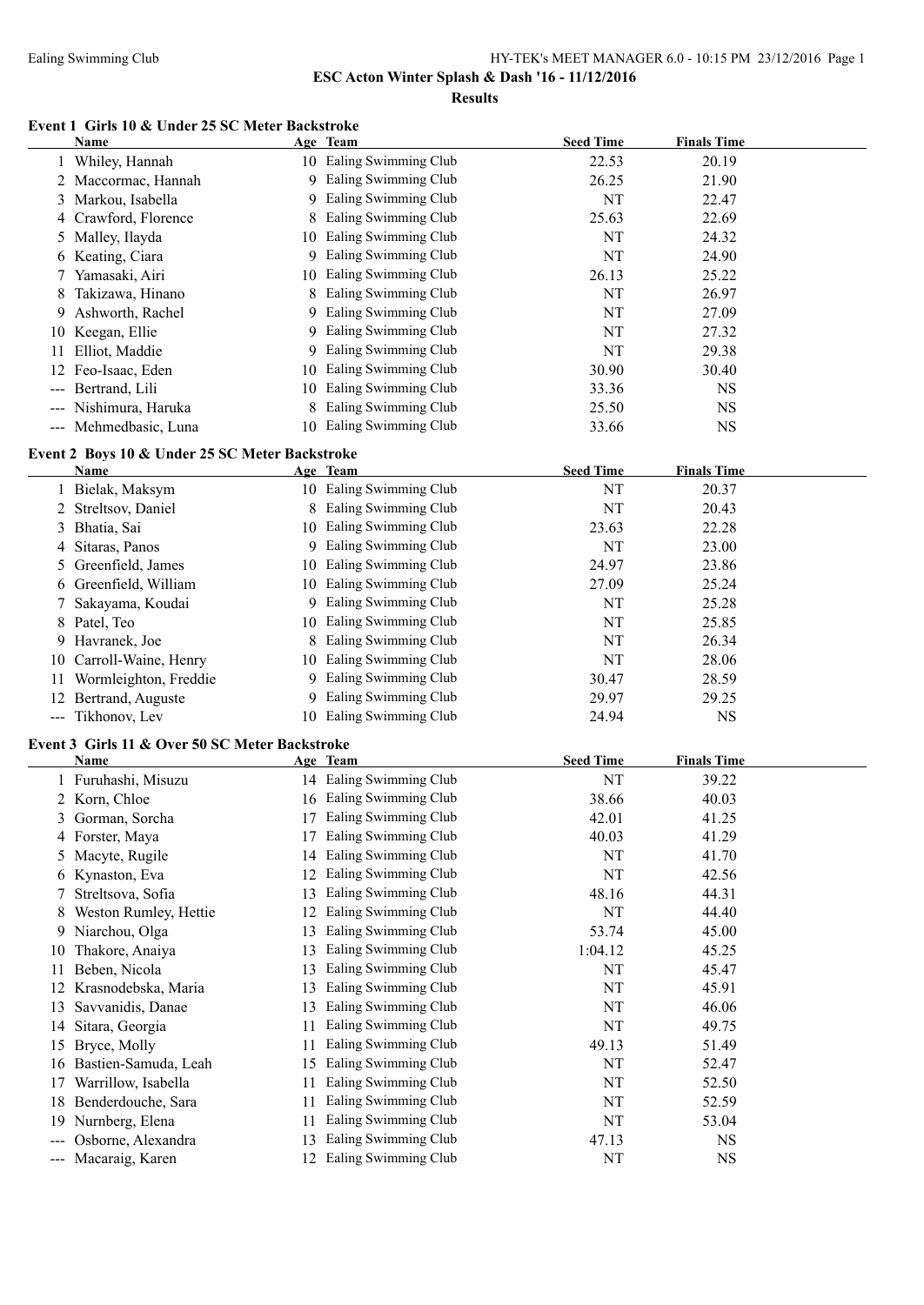### Ealing Swimming Club HY-TEK's MEET MANAGER 6.0 - 10:15 PM 23/12/2016 Page 2

**ESC Acton Winter Splash & Dash '16 - 11/12/2016**

**Results**

## **(Event 3 Girls 11 & Over 50 SC Meter Backstroke)**

| Name                                          |    | Age Team                | <b>Seed Time</b> | <b>Finals Time</b> |  |  |  |  |
|-----------------------------------------------|----|-------------------------|------------------|--------------------|--|--|--|--|
| Biadala, Zuzanna                              |    | 13 Ealing Swimming Club | 39.64            | <b>SCR</b>         |  |  |  |  |
| Event 4 Boys 11 & Over 50 SC Meter Backstroke |    |                         |                  |                    |  |  |  |  |
| Name                                          |    | Age Team                | <b>Seed Time</b> | <b>Finals Time</b> |  |  |  |  |
| Miller, Sebastien                             |    | Ealing Swimming Club    | 34.75            | 32.64              |  |  |  |  |
| 2 Madi, Wadih                                 | 16 | Ealing Swimming Club    | NT               | 37.56              |  |  |  |  |
| Takizawa, Asahi<br>3                          | 13 | Ealing Swimming Club    | NT               | 37.87              |  |  |  |  |
| 4 De Zoysa, Julian                            | 14 | Ealing Swimming Club    | 46.22            | 41.28              |  |  |  |  |
| Stojsavljevic, Savo<br>Ć.                     |    | Ealing Swimming Club    | NT               | 42.28              |  |  |  |  |
| Obiamiwe, Chidi<br>6                          | 13 | Ealing Swimming Club    | 42.62            | 44.47              |  |  |  |  |
| De Zoysa, Joshua                              | 12 | Ealing Swimming Club    | NT               | 45.16              |  |  |  |  |
| Ilunga, Reagan                                |    | Ealing Swimming Club    | NT               | 46.41              |  |  |  |  |
| Bertrand, Jules<br>9.                         |    | Ealing Swimming Club    | NT               | 47.56              |  |  |  |  |
| Weston Rumley, Sid<br>10                      | 11 | Ealing Swimming Club    | NT               | 48.88              |  |  |  |  |
| Verroiotis, Panos<br>11                       | 11 | Ealing Swimming Club    | NT               | 48.94              |  |  |  |  |
| Abdallah, Amr<br>12                           | 13 | Ealing Swimming Club    | NT               | 49.09              |  |  |  |  |
| Krasnodebski, Adam<br>13                      | 11 | Ealing Swimming Club    | 51.50            | 51.50              |  |  |  |  |
| 14 Maccormac, Michael                         |    | Ealing Swimming Club    | NT               | 56.60              |  |  |  |  |
| Macaraig, Ervin<br>15                         | 11 | Ealing Swimming Club    | NT               | 1:12.62            |  |  |  |  |
| Osborne, James                                | 14 | Ealing Swimming Club    | 37.95            | <b>NS</b>          |  |  |  |  |
| Elkholy, Seifeldin                            | 16 | Ealing Swimming Club    | 41.10            | <b>NS</b>          |  |  |  |  |
| Quickenden, Fraser                            | 13 | Ealing Swimming Club    | NT               | <b>NS</b>          |  |  |  |  |
| Demetre, Max                                  | 11 | Ealing Swimming Club    | NT               | <b>NS</b>          |  |  |  |  |
| Vrljic, Luka                                  | 13 | Ealing Swimming Club    | 48.28            | <b>NS</b>          |  |  |  |  |
| Mehmedbasic, Deni                             | 11 | Ealing Swimming Club    | 46.19            | <b>NS</b>          |  |  |  |  |
| Savvanidis, Philippos                         |    | Ealing Swimming Club    | NT               | <b>NS</b>          |  |  |  |  |
| Savoia, Luca<br>---                           | 13 | Ealing Swimming Club    | NT               | <b>NS</b>          |  |  |  |  |

## **Event 5 Girls 10 & Under 25 SC Meter Freestyle**

|                                                                                                                                                                                                                                                                                                                                                                                                                                                                            | <b>Name</b>                                   |    | Age Team                | <b>Seed Time</b> | <b>Finals Time</b> |  |
|----------------------------------------------------------------------------------------------------------------------------------------------------------------------------------------------------------------------------------------------------------------------------------------------------------------------------------------------------------------------------------------------------------------------------------------------------------------------------|-----------------------------------------------|----|-------------------------|------------------|--------------------|--|
|                                                                                                                                                                                                                                                                                                                                                                                                                                                                            | 1 Whiley, Hannah                              |    | 10 Ealing Swimming Club | 18.31            | 16.75              |  |
|                                                                                                                                                                                                                                                                                                                                                                                                                                                                            | Maccormac, Hannah                             | 9  | Ealing Swimming Club    | 23.63            | 19.47              |  |
| 3                                                                                                                                                                                                                                                                                                                                                                                                                                                                          | Crawford, Florence                            |    | Ealing Swimming Club    | 23.38            | 19.50              |  |
|                                                                                                                                                                                                                                                                                                                                                                                                                                                                            | 4 Markou, Isabella                            | 9  | Ealing Swimming Club    | NT               | 21.03              |  |
| 5.                                                                                                                                                                                                                                                                                                                                                                                                                                                                         | Malley, Ilayda                                | 10 | Ealing Swimming Club    | NT               | 21.16              |  |
| 6                                                                                                                                                                                                                                                                                                                                                                                                                                                                          | Keating, Ciara                                | 9  | Ealing Swimming Club    | NT               | 21.50              |  |
|                                                                                                                                                                                                                                                                                                                                                                                                                                                                            | Yamasaki, Airi                                | 10 | Ealing Swimming Club    | 21.94            | 21.53              |  |
| 8                                                                                                                                                                                                                                                                                                                                                                                                                                                                          | Elliot, Maddie                                | 9  | Ealing Swimming Club    | NT               | 23.47              |  |
| 9                                                                                                                                                                                                                                                                                                                                                                                                                                                                          | Takizawa, Hinano                              |    | Ealing Swimming Club    | NT               | 23.63              |  |
| 10                                                                                                                                                                                                                                                                                                                                                                                                                                                                         | Keegan, Ellie                                 | 9  | Ealing Swimming Club    | NT               | 23.78              |  |
| 11                                                                                                                                                                                                                                                                                                                                                                                                                                                                         | Feo-Isaac, Eden                               | 10 | Ealing Swimming Club    | 27.10            | 26.22              |  |
| 12                                                                                                                                                                                                                                                                                                                                                                                                                                                                         | Ashworth, Rachel                              | 9  | Ealing Swimming Club    | NT               | 28.00              |  |
|                                                                                                                                                                                                                                                                                                                                                                                                                                                                            | Bertrand, Lili                                | 10 | Ealing Swimming Club    | 32.16            | <b>NS</b>          |  |
| $\frac{1}{2} \left( \frac{1}{2} \right) \left( \frac{1}{2} \right) \left( \frac{1}{2} \right) \left( \frac{1}{2} \right) \left( \frac{1}{2} \right) \left( \frac{1}{2} \right) \left( \frac{1}{2} \right) \left( \frac{1}{2} \right) \left( \frac{1}{2} \right) \left( \frac{1}{2} \right) \left( \frac{1}{2} \right) \left( \frac{1}{2} \right) \left( \frac{1}{2} \right) \left( \frac{1}{2} \right) \left( \frac{1}{2} \right) \left( \frac{1}{2} \right) \left( \frac$ | Nishimura, Haruka                             |    | Ealing Swimming Club    | 23.62            | <b>NS</b>          |  |
|                                                                                                                                                                                                                                                                                                                                                                                                                                                                            | --- Mehmedbasic, Luna                         | 10 | Ealing Swimming Club    | 29.06            | <b>NS</b>          |  |
|                                                                                                                                                                                                                                                                                                                                                                                                                                                                            | Event 6 Boys 10 & Under 25 SC Meter Freestyle |    |                         |                  |                    |  |
|                                                                                                                                                                                                                                                                                                                                                                                                                                                                            | Name                                          |    | Age Team                | <b>Seed Time</b> | <b>Finals Time</b> |  |
|                                                                                                                                                                                                                                                                                                                                                                                                                                                                            | Streltsov, Daniel                             | 8  | Ealing Swimming Club    | NT               | 17.13              |  |
|                                                                                                                                                                                                                                                                                                                                                                                                                                                                            | Greenfield, James                             | 10 | Ealing Swimming Club    | 23.78            | 19.22              |  |
| 3                                                                                                                                                                                                                                                                                                                                                                                                                                                                          | Bielak, Maksym                                | 10 | Ealing Swimming Club    | NT               | 19.69              |  |
| 4                                                                                                                                                                                                                                                                                                                                                                                                                                                                          | Bhatia, Sai                                   | 10 | Ealing Swimming Club    | 22.68            | 20.69              |  |
|                                                                                                                                                                                                                                                                                                                                                                                                                                                                            | Sakayama, Koudai                              | 9  | Ealing Swimming Club    | NT               | 20.94              |  |
| <sub>b</sub>                                                                                                                                                                                                                                                                                                                                                                                                                                                               | Sitaras, Panos                                |    | Ealing Swimming Club    | NT               | 21.22              |  |
|                                                                                                                                                                                                                                                                                                                                                                                                                                                                            | Greenfield, William                           |    | 10 Ealing Swimming Club | 26.87            | 21.53              |  |

8 Havranek, Joe 8 Ealing Swimming Club NT 22.31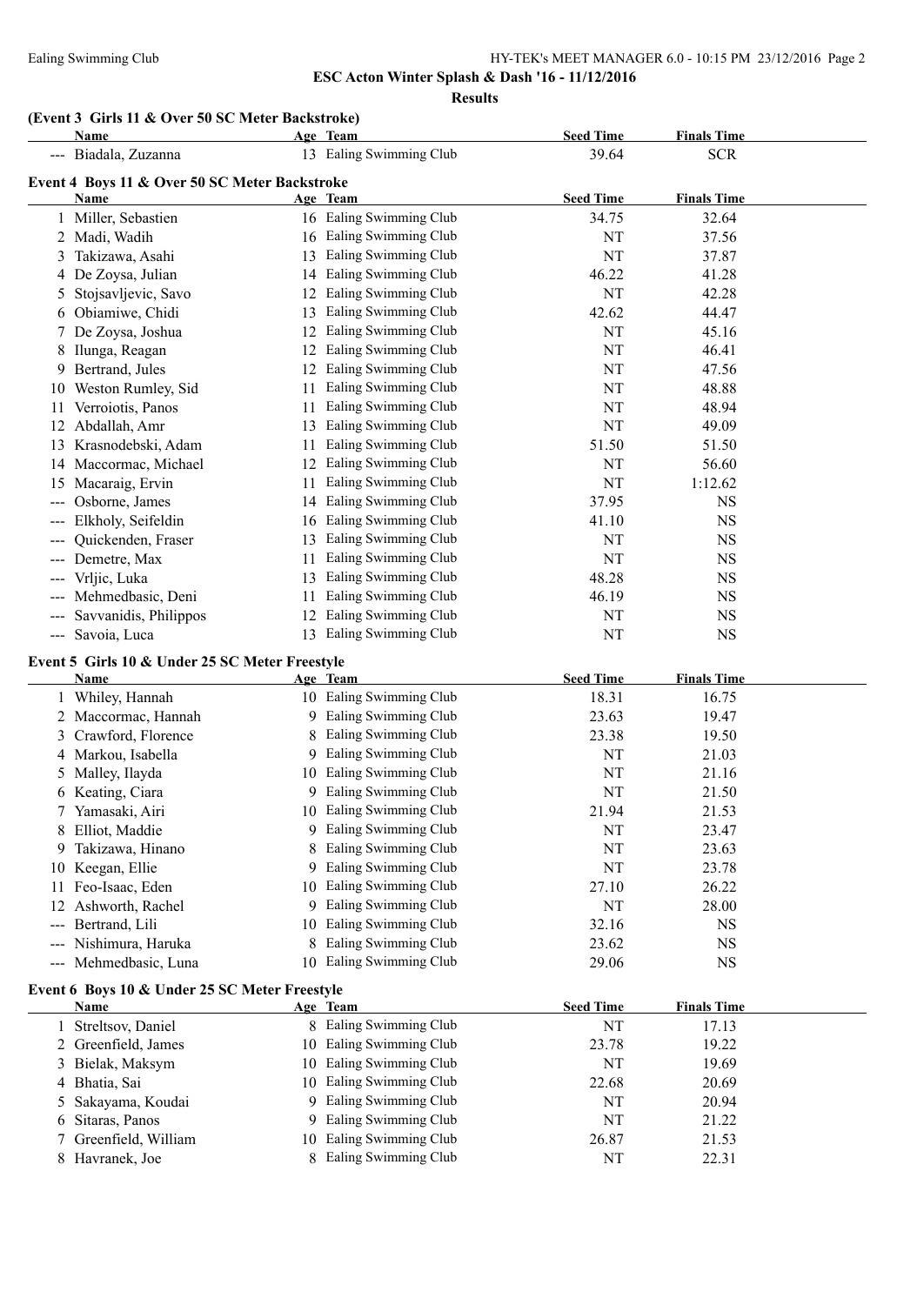## **ESC Acton Winter Splash & Dash '16 - 11/12/2016 Results**

## **(Event 6 Boys 10 & Under 25 SC Meter Freestyle)**

|     | Name                                          |    | Age Team                | <b>Seed Time</b> | <b>Finals Time</b> |  |
|-----|-----------------------------------------------|----|-------------------------|------------------|--------------------|--|
|     | 9 Patel, Teo                                  |    | 10 Ealing Swimming Club | NT               | 22.34              |  |
| 10  | Carroll-Waine, Henry                          |    | 10 Ealing Swimming Club | NT               | 22.72              |  |
| 11  | Bertrand, Auguste                             | 9  | Ealing Swimming Club    | 32.53            | 25.13              |  |
| 12  | Wormleighton, Freddie                         | 9  | Ealing Swimming Club    | 28.90            | 29.00              |  |
|     | --- Tikhonov, Lev                             | 10 | Ealing Swimming Club    | 22.84            | $_{\rm NS}$        |  |
|     | Event 7 Girls 11 & Over 50 SC Meter Freestyle |    |                         |                  |                    |  |
|     | Name                                          |    | Age Team                | <b>Seed Time</b> | <b>Finals Time</b> |  |
|     | Korn, Chloe                                   |    | 16 Ealing Swimming Club | 31.56            | 31.81              |  |
|     | Furuhashi, Misuzu                             |    | 14 Ealing Swimming Club | NT               | 32.56              |  |
| 3   | Streltsova, Sofia                             |    | 13 Ealing Swimming Club | 35.72            | 34.68              |  |
| 4   | Forster, Maya                                 | 17 | Ealing Swimming Club    | 33.08            | 35.06              |  |
| 5.  | Gorman, Sorcha                                | 17 | Ealing Swimming Club    | 38.38            | 35.65              |  |
| 6   | Macyte, Rugile                                | 14 | Ealing Swimming Club    | NT               | 36.62              |  |
| 7   | Niarchou, Olga                                | 13 | Ealing Swimming Club    | NT               | 37.97              |  |
| 8   | Kynaston, Eva                                 | 12 | Ealing Swimming Club    | NT               | 38.06              |  |
| 9   | Thakore, Anaiya                               | 13 | Ealing Swimming Club    | 54.16            | 38.37              |  |
| 10  | Savvanidis, Danae                             | 13 | Ealing Swimming Club    | NT               | 38.56              |  |
| 11  | Beben, Nicola                                 | 13 | Ealing Swimming Club    | 40.75            | 40.03              |  |
| 12  | Krasnodebska, Maria                           | 13 | Ealing Swimming Club    | NT               | 40.57              |  |
| 13  | Sitara, Georgia                               | 11 | Ealing Swimming Club    | NT               | 40.60              |  |
|     | 14 Weston Rumley, Hettie                      | 12 | Ealing Swimming Club    | NT               | 42.88              |  |
| 15  | Nurnberg, Elena                               | 11 | Ealing Swimming Club    | NT               | 44.53              |  |
| 16  | Bryce, Molly                                  | 11 | Ealing Swimming Club    | 45.28            | 45.13              |  |
| 17  | Bastien-Samuda, Leah                          |    | 15 Ealing Swimming Club | NT               | 45.23              |  |
| 18  | Benderdouche, Sara                            | 11 | Ealing Swimming Club    | NT               | 50.94              |  |
| 19  | Warrillow, Isabella                           | 11 | Ealing Swimming Club    | NT               | 53.19              |  |
|     | Osborne, Alexandra                            | 13 | Ealing Swimming Club    | NT               | <b>NS</b>          |  |
| --- | Macaraig, Karen                               | 12 | Ealing Swimming Club    | 38.99            | <b>NS</b>          |  |
|     | --- Biadala, Zuzanna                          | 13 | Ealing Swimming Club    | 35.37            | <b>SCR</b>         |  |
|     | Event 8 Boys 11 & Over 50 SC Meter Freestyle  |    |                         |                  |                    |  |
|     | Name                                          |    | Age Team                | <b>Seed Time</b> | <b>Finals Time</b> |  |
|     | *1 Elkholy, Seifeldin                         |    | 16 Ealing Swimming Club | 28.28            | 28.56              |  |
|     | *1 Miller, Sebastien                          |    | 16 Ealing Swimming Club | 28.35            | 28.56              |  |

|     | Elkholy, Seifeldin    | 16 | Ealing Swimming Club | 28.28     | 28.56     |
|-----|-----------------------|----|----------------------|-----------|-----------|
| *1  | Miller, Sebastien     | 16 | Ealing Swimming Club | 28.35     | 28.56     |
| 3.  | Madi, Wadih           | 16 | Ealing Swimming Club | 29.61     | 30.43     |
|     | Osborne, James        | 14 | Ealing Swimming Club | 32.58     | 30.68     |
|     | Takizawa, Asahi       | 13 | Ealing Swimming Club | 32.22     | 32.34     |
| 6   | Quickenden, Fraser    | 13 | Ealing Swimming Club | NT        | 33.07     |
|     | Obiamiwe, Chidi       | 13 | Ealing Swimming Club | 34.33     | 33.32     |
| 8   | De Zoysa, Julian      | 14 | Ealing Swimming Club | 42.50     | 34.63     |
|     | Stojsavljevic, Savo   | 12 | Ealing Swimming Club | NT        | 36.06     |
| 10  | Bertrand, Jules       | 12 | Ealing Swimming Club | 41.55     | 38.72     |
|     | Ilunga, Reagan        | 12 | Ealing Swimming Club | 37.16     | 39.25     |
|     | Verroiotis, Panos     | 11 | Ealing Swimming Club | NT        | 39.41     |
|     | De Zoysa, Joshua      | 12 | Ealing Swimming Club | <b>NT</b> | 39.72     |
| 14  | Abdallah, Amr         | 13 | Ealing Swimming Club | NT        | 39.98     |
| 15  | Weston Rumley, Sid    | 11 | Ealing Swimming Club | NT        | 40.78     |
| 16  | Krasnodebski, Adam    | 11 | Ealing Swimming Club | 47.19     | 46.31     |
|     | Maccormac, Michael    | 12 | Ealing Swimming Club | NT        | 50.15     |
| 18. | Macaraig, Ervin       | 11 | Ealing Swimming Club | NT        | 56.47     |
|     | Mehmedbasic, Deni     | 11 | Ealing Swimming Club | 43.56     | <b>NS</b> |
|     | Vrljic, Luka          | 13 | Ealing Swimming Club | 43.00     | <b>NS</b> |
|     | Demetre, Max          | 11 | Ealing Swimming Club | NT        | <b>NS</b> |
|     | Savoia, Luca          | 13 | Ealing Swimming Club | NT        | <b>NS</b> |
|     | Savvanidis, Philippos | 12 | Ealing Swimming Club | <b>NT</b> | <b>NS</b> |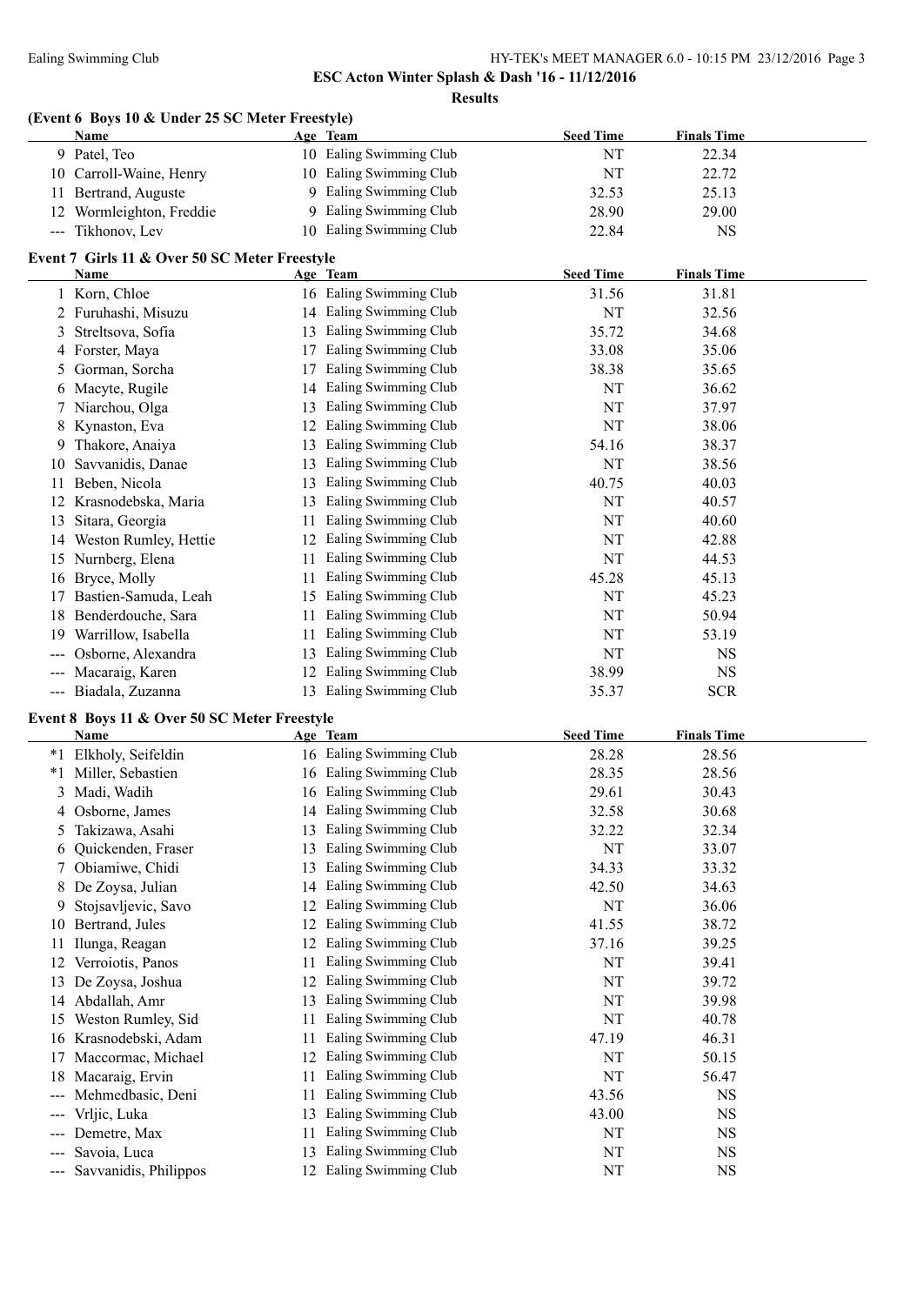**ESC Acton Winter Splash & Dash '16 - 11/12/2016**

**Results**

#### **Event 9 Girls 10 & Under 25 SC Meter Breaststroke**

|              | <b>Name</b>                                       |    | Age Team                | <b>Seed Time</b> | <b>Finals Time</b> |  |
|--------------|---------------------------------------------------|----|-------------------------|------------------|--------------------|--|
|              | 1 Whiley, Hannah                                  |    | 10 Ealing Swimming Club | 27.94            | 24.65              |  |
|              | 2 Maccormac, Hannah                               |    | 9 Ealing Swimming Club  | 29.00            | 24.75              |  |
|              | 3 Markou, Isabella                                | 9  | Ealing Swimming Club    | NT               | 24.94              |  |
|              | 4 Yamasaki, Airi                                  | 10 | Ealing Swimming Club    | 28.87            | 25.34              |  |
|              | 5 Crawford, Florence                              | 8  | Ealing Swimming Club    | 34.71            | 27.84              |  |
|              | 6 Malley, Ilayda                                  | 10 | Ealing Swimming Club    | NT               | 28.70              |  |
|              | 7 Keating, Ciara                                  | 9. | Ealing Swimming Club    | NT               | 30.75              |  |
|              |                                                   |    | Ealing Swimming Club    |                  |                    |  |
|              | 8 Takizawa, Hinano                                | 8  |                         | NT               | 31.56              |  |
|              | 9 Elliot, Maddie                                  |    | 9 Ealing Swimming Club  | NT               | 32.31              |  |
|              | 10 Keegan, Ellie                                  |    | 9 Ealing Swimming Club  | NT               | 33.16              |  |
|              | 11 Ashworth, Rachel                               |    | 9 Ealing Swimming Club  | <b>NT</b>        | 35.81              |  |
|              | 12 Feo-Isaac, Eden                                |    | 10 Ealing Swimming Club | 41.59            | 36.75              |  |
|              | --- Bertrand, Lili                                |    | 10 Ealing Swimming Club | 37.78            | <b>NS</b>          |  |
|              | --- Nishimura, Haruka                             |    | Ealing Swimming Club    | 32.56            | <b>NS</b>          |  |
|              | --- Mehmedbasic, Luna                             |    | 10 Ealing Swimming Club | 36.93            | <b>NS</b>          |  |
|              | Event 10 Boys 10 & Under 25 SC Meter Breaststroke |    |                         |                  |                    |  |
|              | <b>Name</b>                                       |    | Age Team                | <b>Seed Time</b> | <b>Finals Time</b> |  |
|              | 1 Streltsov, Daniel                               |    | 8 Ealing Swimming Club  | NT               | 23.34              |  |
|              | 2 Greenfield, William                             |    | 10 Ealing Swimming Club | 28.70            | 23.97              |  |
|              | 3 Bhatia, Sai                                     |    | 10 Ealing Swimming Club | 29.50            | 26.43              |  |
|              |                                                   |    | 10 Ealing Swimming Club | NT               | 27.03              |  |
|              | 4 Patel, Teo                                      |    | 10 Ealing Swimming Club |                  |                    |  |
|              | 5 Greenfield, James                               |    |                         | 31.09            | 27.25              |  |
|              | 6 Bielak, Maksym                                  |    | 10 Ealing Swimming Club | NT               | 28.25              |  |
| 7            | Sakayama, Koudai                                  |    | 9 Ealing Swimming Club  | NT               | 28.57              |  |
|              | 8 Havranek, Joe                                   |    | Ealing Swimming Club    | NT               | 28.87              |  |
| 9.           | Bertrand, Auguste                                 |    | 9 Ealing Swimming Club  | 36.72            | 29.32              |  |
| 10           | Sitaras, Panos                                    |    | 9 Ealing Swimming Club  | NT               | 29.40              |  |
| 11           | Wormleighton, Freddie                             |    | 9 Ealing Swimming Club  | 39.68            | 31.25              |  |
| 12           | Carroll-Waine, Henry                              |    | 10 Ealing Swimming Club | NT               | 31.44              |  |
|              | --- Tikhonov, Lev                                 |    | 10 Ealing Swimming Club | 27.88            | <b>NS</b>          |  |
|              | Event 11 Girls 11 & Over 50 SC Meter Breaststroke |    |                         |                  |                    |  |
|              | Name                                              |    | Age Team                | <b>Seed Time</b> | <b>Finals Time</b> |  |
|              | Streltsova, Sofia                                 |    | 13 Ealing Swimming Club | 45.40            | 43.43              |  |
|              | 2 Furuhashi, Misuzu                               |    | 14 Ealing Swimming Club | NT               | 46.50              |  |
|              | 3 Niarchou, Olga                                  |    | 13 Ealing Swimming Club | NT               | 47.16              |  |
| 4            | Forster, Maya                                     |    | 17 Ealing Swimming Club | 51.00            | 49.56              |  |
|              | 5 Beben, Nicola                                   | 13 | Ealing Swimming Club    | 49.20            | 50.12              |  |
|              | 6 Bryce, Molly                                    | 11 | Ealing Swimming Club    | 50.05            | 50.81              |  |
|              | 7 Macyte, Rugile                                  |    | Ealing Swimming Club    | NT               | 51.06              |  |
|              |                                                   | 14 |                         |                  |                    |  |
| 8            | Thakore, Anaiya                                   | 13 | Ealing Swimming Club    | NT               | 51.41              |  |
| 9            | Krasnodebska, Maria                               | 13 | Ealing Swimming Club    | NT               | 52.91              |  |
| 10           | Gorman, Sorcha                                    | 17 | Ealing Swimming Club    | 57.93            | 53.22              |  |
| $11^{\circ}$ | Nurnberg, Elena                                   | 11 | Ealing Swimming Club    | NT               | 56.62              |  |
|              | 12 Warrillow, Isabella                            | 11 | Ealing Swimming Club    | NT               | 57.30              |  |
|              | 13 Bastien-Samuda, Leah                           | 15 | Ealing Swimming Club    | NT               | 57.61              |  |
|              | 14 Kynaston, Eva                                  | 12 | Ealing Swimming Club    | NT               | 58.22              |  |
| 15           | Savvanidis, Danae                                 | 13 | Ealing Swimming Club    | NT               | 58.47              |  |
| 16           | Sitara, Georgia                                   | 11 | Ealing Swimming Club    | NT               | 1:03.41            |  |
| 17           | Benderdouche, Sara                                | 11 | Ealing Swimming Club    | NT               | 1:03.71            |  |
| ---          | Weston Rumley, Hettie                             | 12 | Ealing Swimming Club    | NT               | <b>NS</b>          |  |
|              | Osborne, Alexandra                                | 13 | Ealing Swimming Club    | 59.40            | <b>NS</b>          |  |
| ---          | Korn, Chloe                                       | 16 | Ealing Swimming Club    | 42.98            | <b>NS</b>          |  |
|              | Macaraig, Karen                                   |    | 12 Ealing Swimming Club | NT               | <b>NS</b>          |  |
|              |                                                   |    |                         |                  |                    |  |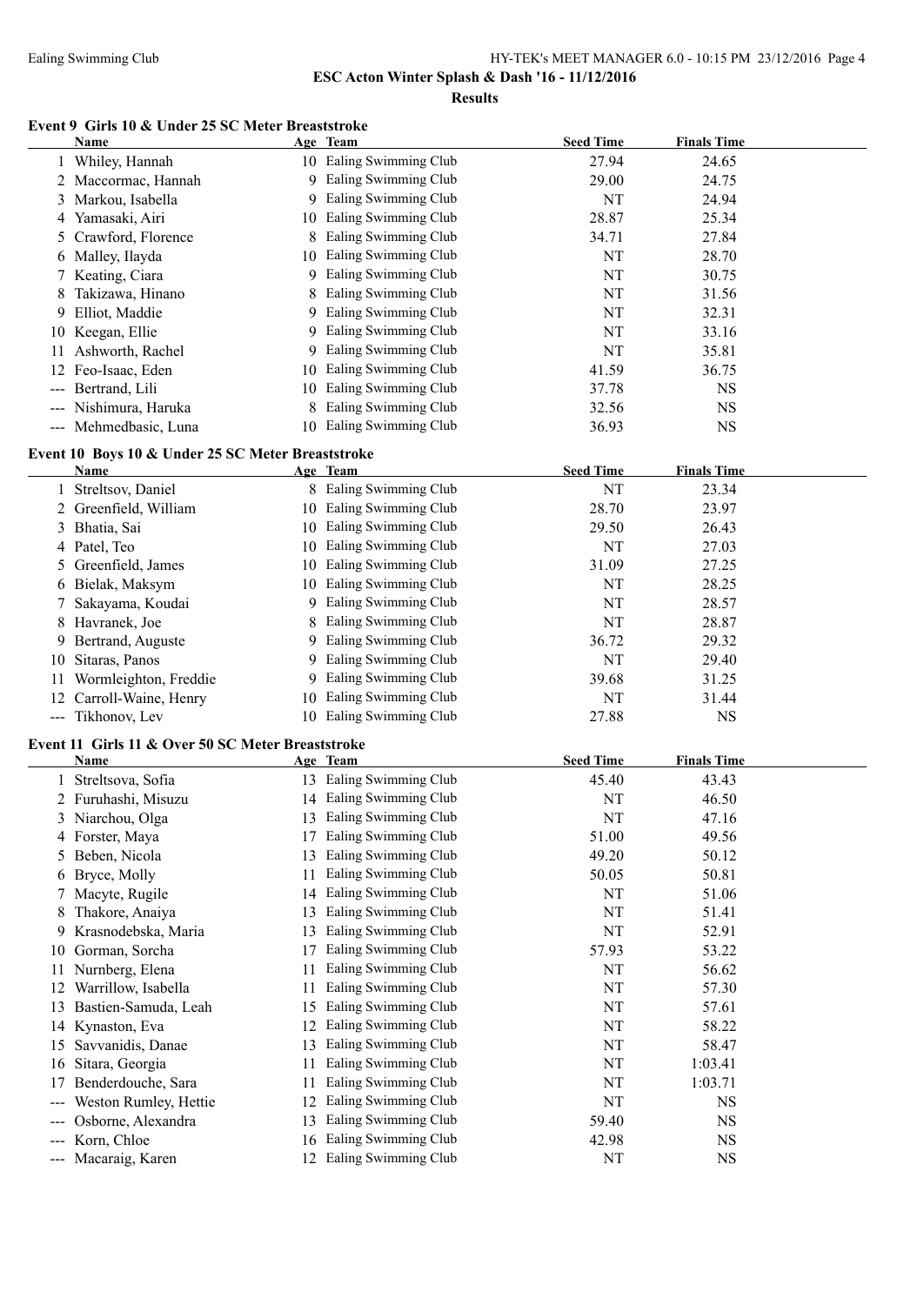**ESC Acton Winter Splash & Dash '16 - 11/12/2016**

### **Results**

### **(Event 11 Girls 11 & Over 50 SC Meter Breaststroke)**

| Name                                             |    |                      | <b>Seed Time</b>                                                           | <b>Finals Time</b> |  |  |  |  |
|--------------------------------------------------|----|----------------------|----------------------------------------------------------------------------|--------------------|--|--|--|--|
| Biadala, Zuzanna                                 |    |                      | 53.41                                                                      | <b>SCR</b>         |  |  |  |  |
| Event 12 Boys 11 & Over 50 SC Meter Breaststroke |    |                      |                                                                            |                    |  |  |  |  |
| Name                                             |    |                      | <b>Seed Time</b>                                                           | <b>Finals Time</b> |  |  |  |  |
| Elkholy, Seifeldin                               |    |                      | 37.13                                                                      | 36.97              |  |  |  |  |
| Miller, Sebastien                                | 16 | Ealing Swimming Club | 46.41                                                                      | 40.00              |  |  |  |  |
| Takizawa, Asahi                                  | 13 | Ealing Swimming Club | 42.21                                                                      | 43.59              |  |  |  |  |
| Madi, Wadih                                      | 16 | Ealing Swimming Club | NT                                                                         | 45.06              |  |  |  |  |
| Osborne, James                                   | 14 | Ealing Swimming Club | 47.19                                                                      | 47.25              |  |  |  |  |
| Quickenden, Fraser                               | 13 | Ealing Swimming Club | NT                                                                         | 47.28              |  |  |  |  |
| De Zoysa, Julian                                 | 14 | Ealing Swimming Club | 54.60                                                                      | 47.40              |  |  |  |  |
| Obiamiwe, Chidi                                  | 13 | Ealing Swimming Club | NT                                                                         | 48.84              |  |  |  |  |
| Stojsavljevic, Savo                              | 12 | Ealing Swimming Club | NT                                                                         | 50.50              |  |  |  |  |
| Weston Rumley, Sid                               | 11 | Ealing Swimming Club | NT                                                                         | 52.66              |  |  |  |  |
| Abdallah, Amr                                    | 13 | Ealing Swimming Club | NT                                                                         | 52.69              |  |  |  |  |
| Krasnodebski, Adam                               | 11 | Ealing Swimming Club | 1:01.40                                                                    | 53.53              |  |  |  |  |
| De Zoysa, Joshua                                 | 12 | Ealing Swimming Club | NT                                                                         | 53.65              |  |  |  |  |
| Ilunga, Reagan                                   | 12 | Ealing Swimming Club | 53.61                                                                      | 55.00              |  |  |  |  |
| Bertrand, Jules                                  | 12 | Ealing Swimming Club | 56.84                                                                      | 55.10              |  |  |  |  |
| Verroiotis, Panos                                | 11 | Ealing Swimming Club | NT                                                                         | 55.65              |  |  |  |  |
| Maccormac, Michael                               | 12 | Ealing Swimming Club | <b>NT</b>                                                                  | 1:02.66            |  |  |  |  |
| Macaraig, Ervin                                  | 11 | Ealing Swimming Club | NT                                                                         | 1:14.78            |  |  |  |  |
| Demetre, Max                                     | 11 | Ealing Swimming Club | NT                                                                         | <b>NS</b>          |  |  |  |  |
| Vrljic, Luka                                     | 13 | Ealing Swimming Club | 55.22                                                                      | <b>NS</b>          |  |  |  |  |
| Savvanidis, Philippos                            | 12 | Ealing Swimming Club | NT                                                                         | <b>NS</b>          |  |  |  |  |
| Savoia, Luca                                     | 13 | Ealing Swimming Club | NT                                                                         | <b>NS</b>          |  |  |  |  |
| Mehmedbasic, Deni                                | 11 | Ealing Swimming Club | NT                                                                         | <b>NS</b>          |  |  |  |  |
|                                                  |    |                      | Age Team<br>13 Ealing Swimming Club<br>Age Team<br>16 Ealing Swimming Club |                    |  |  |  |  |

## **Event 13 Girls 10 & Under 25 SC Meter Butterfly**

|                   | <b>Name</b>                                    |    | Age Team             | <b>Seed Time</b> | <b>Finals Time</b> |  |
|-------------------|------------------------------------------------|----|----------------------|------------------|--------------------|--|
|                   | Whiley, Hannah                                 | 10 | Ealing Swimming Club | 23.75            | 20.12              |  |
| 2                 | Crawford, Florence                             | 8  | Ealing Swimming Club | 29.66            | 22.34              |  |
| 3                 | Markou, Isabella                               | 9  | Ealing Swimming Club | NT               | 25.03              |  |
|                   | 4 Maccormac, Hannah                            | 9  | Ealing Swimming Club | 32.09            | 25.16              |  |
|                   | 5 Malley, Ilayda                               | 10 | Ealing Swimming Club | NT               | 25.56              |  |
| 6.                | Yamasaki, Airi                                 | 10 | Ealing Swimming Club | 27.47            | 26.00              |  |
|                   | 7 Keating, Ciara                               | 9  | Ealing Swimming Club | NT               | 26.09              |  |
| 8                 | Elliot, Maddie                                 | 9  | Ealing Swimming Club | NT               | 30.25              |  |
| 9.                | Ashworth, Rachel                               | 9  | Ealing Swimming Club | NT               | 32.69              |  |
| 10                | Takizawa, Hinano                               |    | Ealing Swimming Club | NT               | 32.85              |  |
|                   | Feo-Isaac, Eden                                | 10 | Ealing Swimming Club | 39.88            | 33.13              |  |
|                   | Keegan, Ellie                                  | 9  | Ealing Swimming Club | NT               | 35.75              |  |
|                   | Bertrand, Lili                                 | 10 | Ealing Swimming Club | 44.78            | <b>NS</b>          |  |
| $\qquad \qquad -$ | Nishimura, Haruka                              | 8  | Ealing Swimming Club | 24.22            | <b>NS</b>          |  |
| $---$             | Mehmedbasic, Luna                              | 10 | Ealing Swimming Club | 39.16            | <b>NS</b>          |  |
|                   | Event 14 Boys 10 & Under 25 SC Meter Butterfly |    |                      |                  |                    |  |
|                   | Name                                           |    | Age Team             | <b>Seed Time</b> | <b>Finals Time</b> |  |
|                   | Streltsov, Daniel                              |    | Ealing Swimming Club | NT               | 19.41              |  |
| 2                 | Greenfield, James                              | 10 | Ealing Swimming Club | 27.00            | 22.78              |  |
| 3                 | Bielak, Maksym                                 | 10 | Ealing Swimming Club | NT               | 22.91              |  |
|                   | 4 Bhatia, Sai                                  | 10 | Ealing Swimming Club | 33.47            | 27.38              |  |
|                   | Sakayama, Koudai                               | 9  | Ealing Swimming Club | NT               | 27.75              |  |
| 6                 | Sitaras, Panos                                 | 9. | Ealing Swimming Club | NT               | 29.28              |  |

- Carroll-Waine, Henry 10 Ealing Swimming Club NT 29.72
- 8 Patel, Teo 10 Ealing Swimming Club NT 30.31